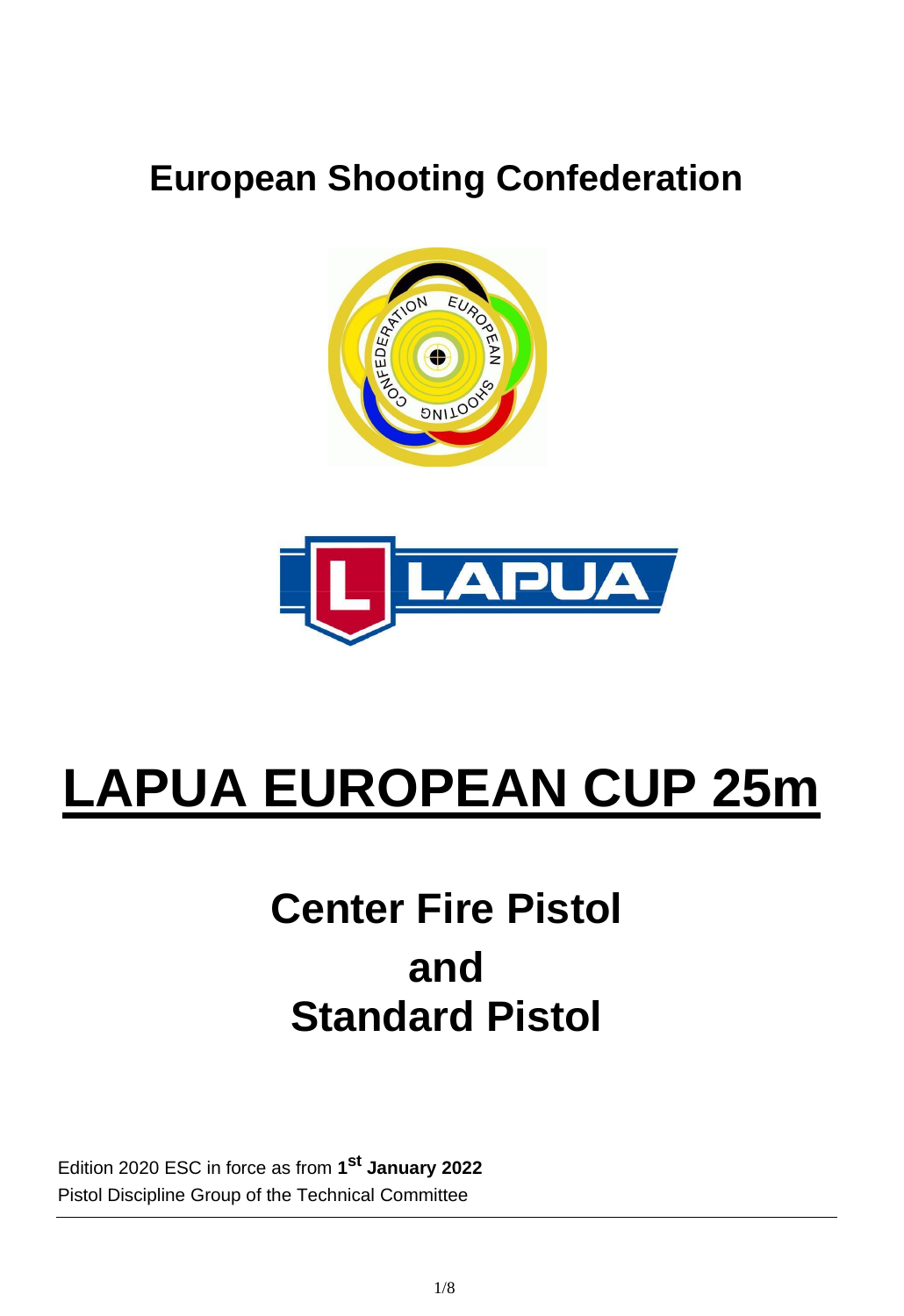# **1. INDEX**

#### **2. FOREWORD**

#### **3. TECHNICAL BASIS**

- 3.1 Creation of new competitions
- 3.2 Realisation of the event
- 3.3 Participation
- 3.4 Lapua European Cup 25m Final

# **4. PARTICIPATION AND ENTRY FEES**

- 4.1 Participating shooters
- 4.2 Entry Fees
- **4.3** Team Competition

#### **5. CALENDAR**

#### **6. ORGANISATION**

- 6.1 Definition
- 6.2 Publicity
- 6.3 Jury members
- 6.4 Communication
- 6.5 Technical meeting
- 6.6 Program
- 6.7 Training
- 6.8 Tie-Breaking Rule for the competitions and the final of the Lapua European Cup 25m

#### **7. LAPUA EUROPEAN CUP 25m FINAL**

7.1 Specification

#### **7.2 Conditions for participation**

- 7.3 Technical Delegate and Jury Members
- 7.4 Entries

#### **8. AWARDS AND RESULTS**

- 8.1 Titles
- 8.2 Trophies
- 8.3 Medals
- 8.4 Prize money in the Final
- 8.5 European Records

#### **9. MEDIA**

#### **10. RESPONSIBILITIES OF THE ESC MEMBER FEDERATION**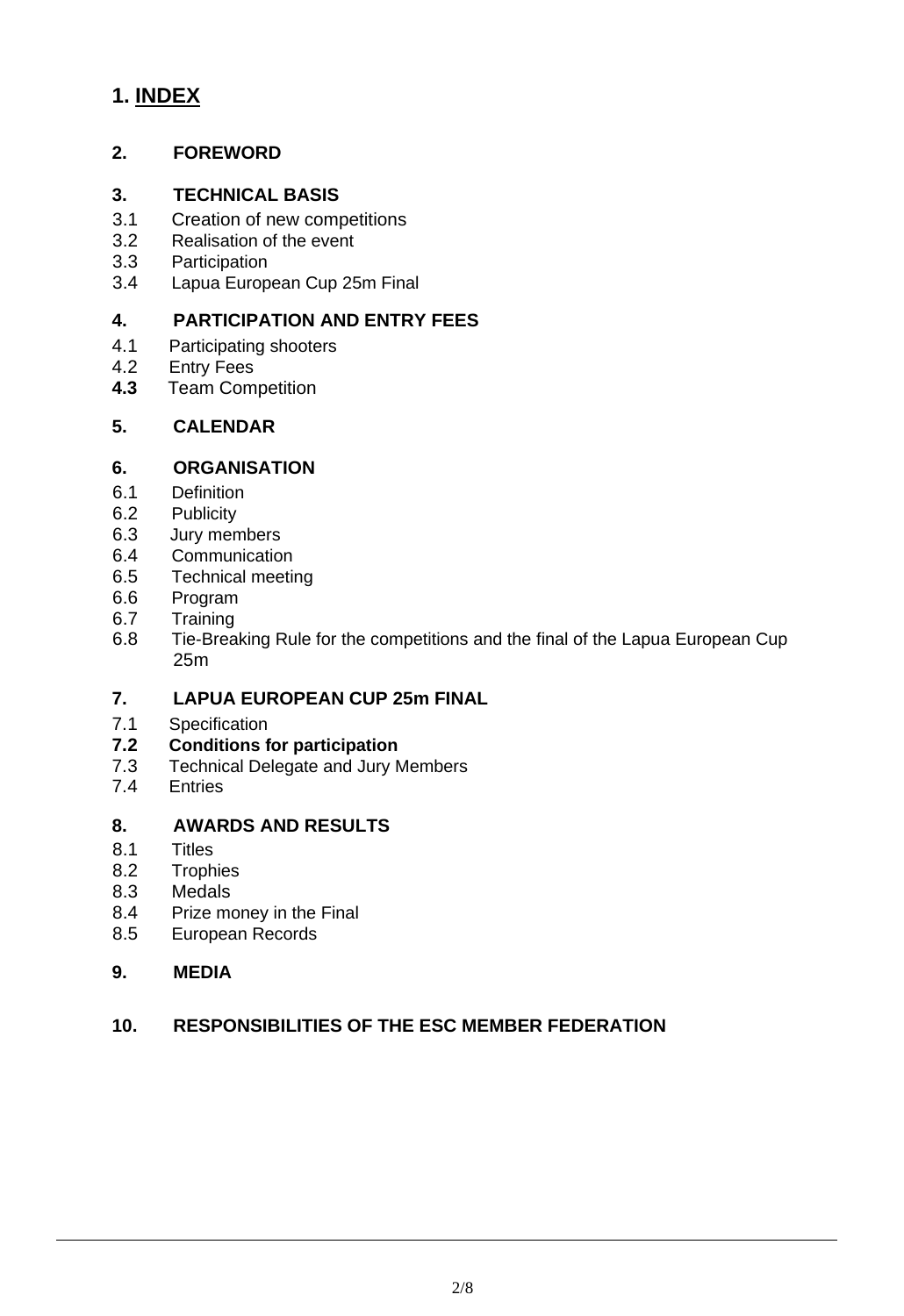# **2. FOREWORD**

The 25m Center Fire Pistol and 25m Standard Pistol events are official ISSF events, supported by the ESC. The high level obtained at the last European and World Championships shows the motivation of international shooters for these events.

In the unanimous opinion of many top seeded leading international competitors, the 25m Center Fire Pistol and 25m Standard Pistol events are attractive and interesting Pistol events of the ISSF, and include all the main principles of sport shooting.

Taking all these observations into consideration, it appears necessary to organize a European Cup 25m Center Fire Pistol event and Standard Pistol event for women and men.

# **3. TECHNICAL BASIS**

#### **3.1 Creation of new Competitions**

The events must comply with the official ISSF Technical and Pistol Rules.

All ESC member Federations to be invited to take part in the Cup.

#### **3.2 Realization of the events**

In each one of the Lapua European Cup 25m competitions, there must be a minimum of four (4) nations and twelve (12) athletes.

#### **3.3 Participation**

All athletes of ESC Member Federations may participate in the Lapua European Cup 25m.

#### **3.4 Lapua European Cup 25m Final**

The Final of the Lapua European Cup 25m will be organized when all the qualification competitions are completed.

# **4. PARTICIPATION AND ENTRY FEES**

#### **4.1 Participating Shooters**

All nations participating in the Lapua European Cup 25m may enter an unlimited number of individual athletes Men and/or Women in each qualifying competition.

There will be a combined ranking list for men and women for each discipline (Center Fire Pistol and Standard Pistol).

#### **4.2 Entry Fees**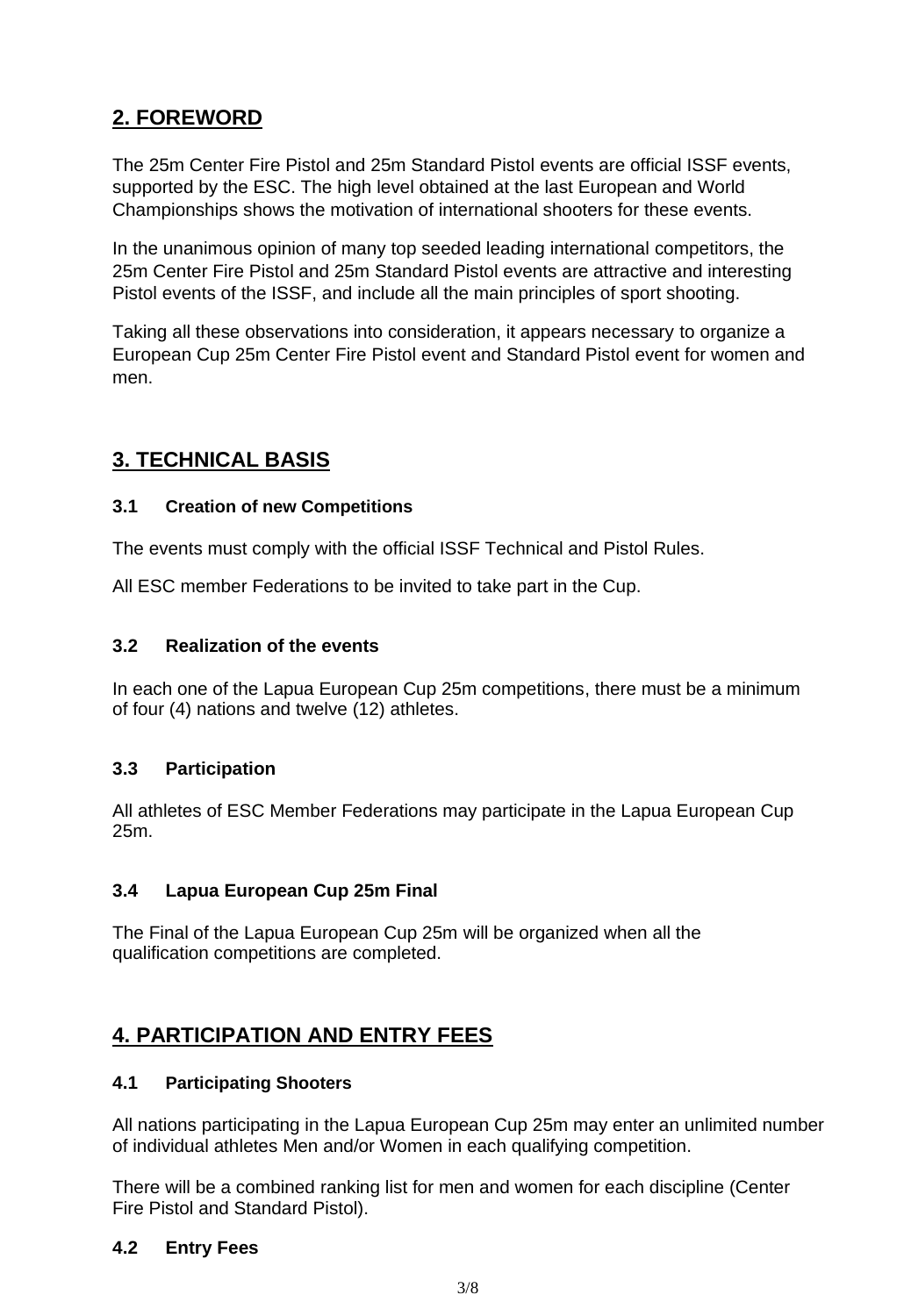The Entry Fee for each of the Lapua European Cup 25m competitions is  $\epsilon$ 75 per athlete and per discipline. For the Final, the Entry Fee is €90 per athlete and discipline. The organizing Federation is obliged to forward €5 per athlete per discipline to ESC in qualification competitions and a further 5€ per athlete per discipline for the Final.

According to the ranking list of the competitions and Final, the ESC Secretary will send an invoice for the respective amount for the number of athletes to the organizing Federation.

#### **4.3. Team Competition**

At any qualification competition, there will also be a team competition in each discipline. Before the competition, if any Federation has more than 3 athletes in a discipline, the team leader must nominate the members of team to the competition organizer. The organizer will give medals to the top three teams. The team score will be the individual team members qualification score.

# **5. CALENDAR**

The Lapua European Cup 25m Center Fire Pistol and Standard Pistol consists of four (4) qualification competitions (approximately every 5 weeks from April until August). The Final takes place in September.

Any National Federation wishing to organize a Lapua European Cup 25m competition must submit its application to the Secretary General of the ESC a minimum of at least 3 weeks before Final of the previous year.

When composing the calendar for the Cup, the ESC in conjunction with the organizing Federation will try to avoid overlapping of ISSF World Cups and Championships, CISM Championships, etc.

The calendar will be distributed to all ESC member Federations and published at the ESC website as early as possible in the current year to enable member Federations to participate.

# **6. ORGANISATION**

#### **6.1 Definition**

The Lapua European Cup 25m is conducted by the Pistol Discipline Group of the ESC Technical Committee who will have the sole responsibility for making any decisions concerning the rules and conduct of the competition.

#### **6.2 Publicity**

The logo of Lapua must be shown as a banner or a flag in the shooting range and during the award ceremony. The company Lapua will deliver the necessary material to each organizer. The logo of Lapua has to be placed on the invitation, official program, start and ranking lists and at the victory ceremony and is to be clearly shown as the main sponsor.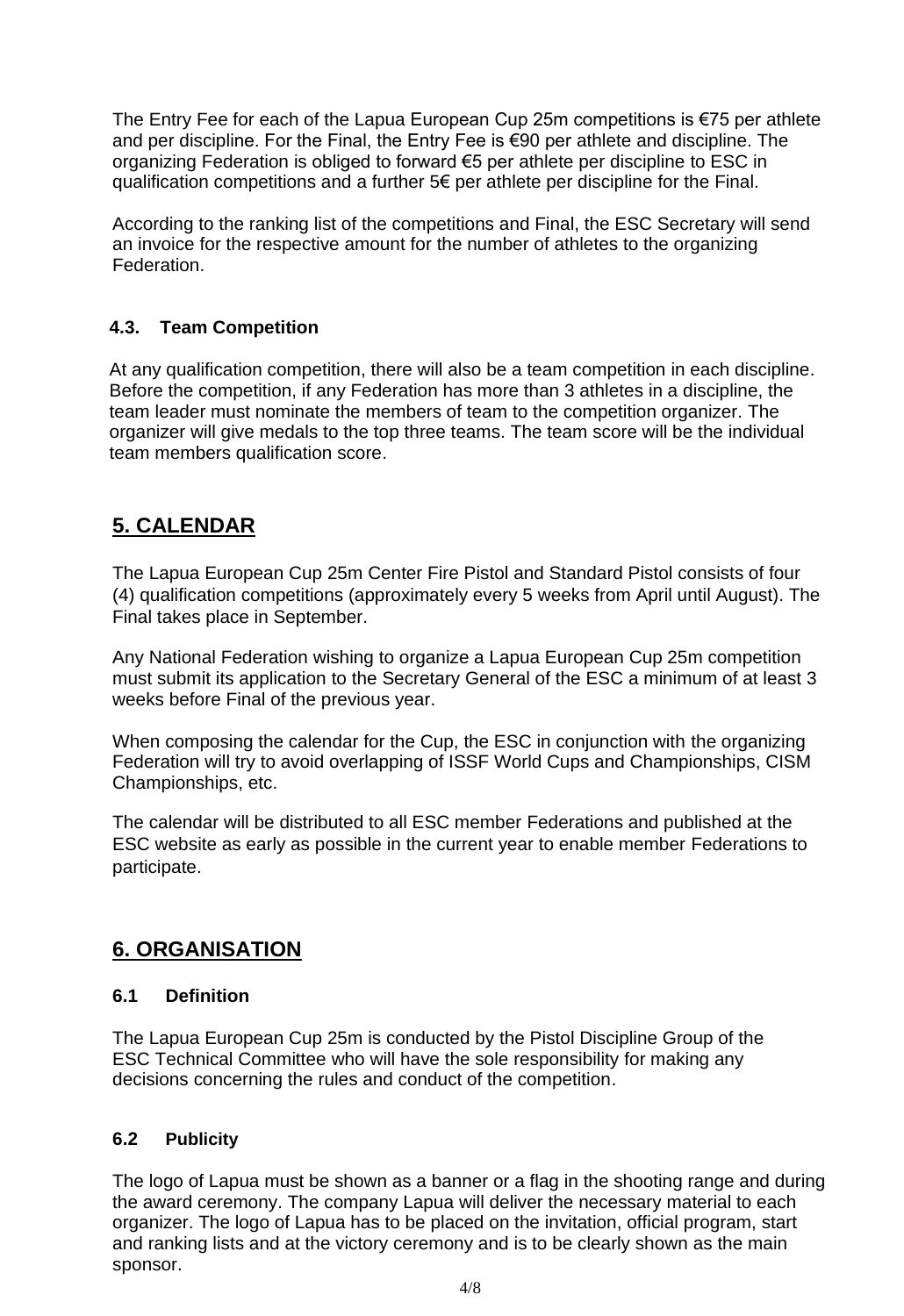During the Lapua European Cup 25m (competitions and final) only Lapua ammunition and no other commercially available ammunition is to be visually present. The athletes may use any ammunition brand and the ammunition boxes may be placed on the bench. No ammunition branding of any other manufacturer is to be shown (This includes, but is not limited to, clothing (including hats, visors and headbands) or any equipment or accessories of any kind.

If possible, the organizing Federation should make arrangements to provide Lapua or its local distributor with a support tent at no extra cost.

#### **6.3 Jury members**

It is the responsibility of the organizing Federation to provide national jury members and one (1) jury member from one of the participating nations. The jury members serve on a voluntary basis. For the Final, see point 7.4

#### **6.4 Communication**

During the competitions, it is the responsibility of the organizing Federation to publish the results on its websites live. The official results list must be sent to the ESC and to the participating Federations immediately after the competition.

The Pistol Discipline Group of the ESC Technical Committee is responsible for updating the Lapua European Cup 25m Final Ranking List on the ESC website.

#### **6.5 Technical meeting**

The hosting Federation/Organizing Committees must host a Technical Meeting at each Lapua European Cup 25m qualification competition and at the Lapua European Cup 25m Final.

#### **6.6 Program**

| Morning:   | <b>Arrival of Delegations</b>                                                                              |
|------------|------------------------------------------------------------------------------------------------------------|
| Afternoon: | <b>Center Fire Pistol</b><br><b>Equipment Control and Pre-Event Training</b><br><b>Technical Meeting</b>   |
| Morning:   | <b>Center Fire Pistol</b><br><b>Competition Precision and Rapid Fire stages</b><br><b>Victory Ceremony</b> |
| Afternoon: | <b>Standard Pistol</b><br><b>Equipment Control and Pre-Event Training</b>                                  |
| Morning:   | <b>Standard Pistol</b><br>Competition<br><b>Victory Ceremony</b><br>Departure of Delegations               |
|            |                                                                                                            |

#### **6.7 Training**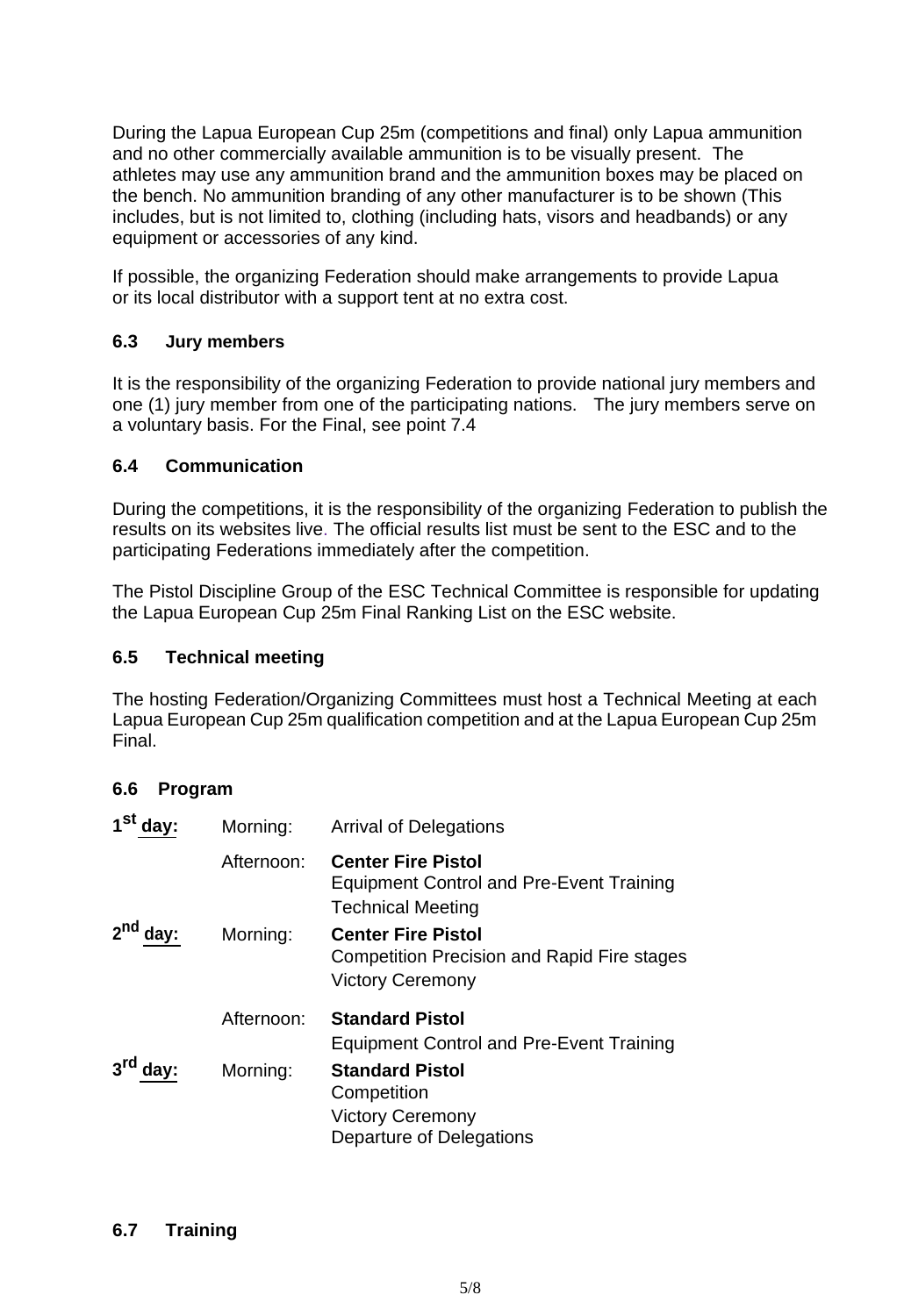Only Pre-Event Training during the four competitions and the final, no official or unofficial training will be offered.

PET of Center Fire Pistol consists of six (6) series precision and six (6) series rapid fire, no sighting shots.

PET of Standard Pistol consists of two (2) series in 150 seconds, two (2) series in 20 seconds and six (6) series in 10 seconds. No sighting shots.

#### **6.8. Tie-Breaking Rule for the competitions and the final of the Lapua European Cup 25m**

All tied scores will be broken by the highest number of inner tens followed by the highest score of the last ten shot series working backward by 10-shot series in full ring scoring (no decimals) until the tie is broken. If any ties remain, scores will be compared on a shot-by-shot basis, beginning with the last shot and then the next to the last shot, etc.

There will be no shoot-off.

# **7. LAPUA EUROPEAN CUP 25m FINAL**

#### **7.1 Specification**

The Lapua European Cup 25m Final will take place when the qualification competitions and the ECH / WCH of the season are completed.

All ESC Member Federations have the right to organize the Lapua European Cup 25m Final. The Lapua European Cup 25m organizing Federations of the current year will have priority.

The Pistol Discipline Group of the ESC Technical Committee in conjunction with the organizing Federation will decide the dates and location of the Final. The Final range must have a capacity of a minimum of 20 firing points.

The invitations to participants in the Final are sent to the Federations of the athletes by the organizing Federation of the Final.

#### **7.2 Conditions for participation**

The following participants may participate in the Lapua European Cup 25m Final:

1. The first four (4) ranked athletes of last year's Lapua European Cup 25m Final.

2. The first four (4) ranked athletes of each Lapua European Cup 25m of the current year.

3. If an athlete has already qualified for the final, the next ranked athlete (fifth, etc.) is allowed to participate (this is equal to the ISSF quota place system).

4. In each discipline a maximum of 20 athletes is allowed.

5. If a qualified athlete cannot participate in the Final, the first ranked athlete on the waiting list can participate in the Final and then the second, third athlete, etc.

6. A waiting list of athletes will be kept by ESC which has the following ranking: from each four (4) competitions the next five (5) not qualified athletes for the Final. On the waiting list, the ranking is based on the score of the athlete during those competitions. This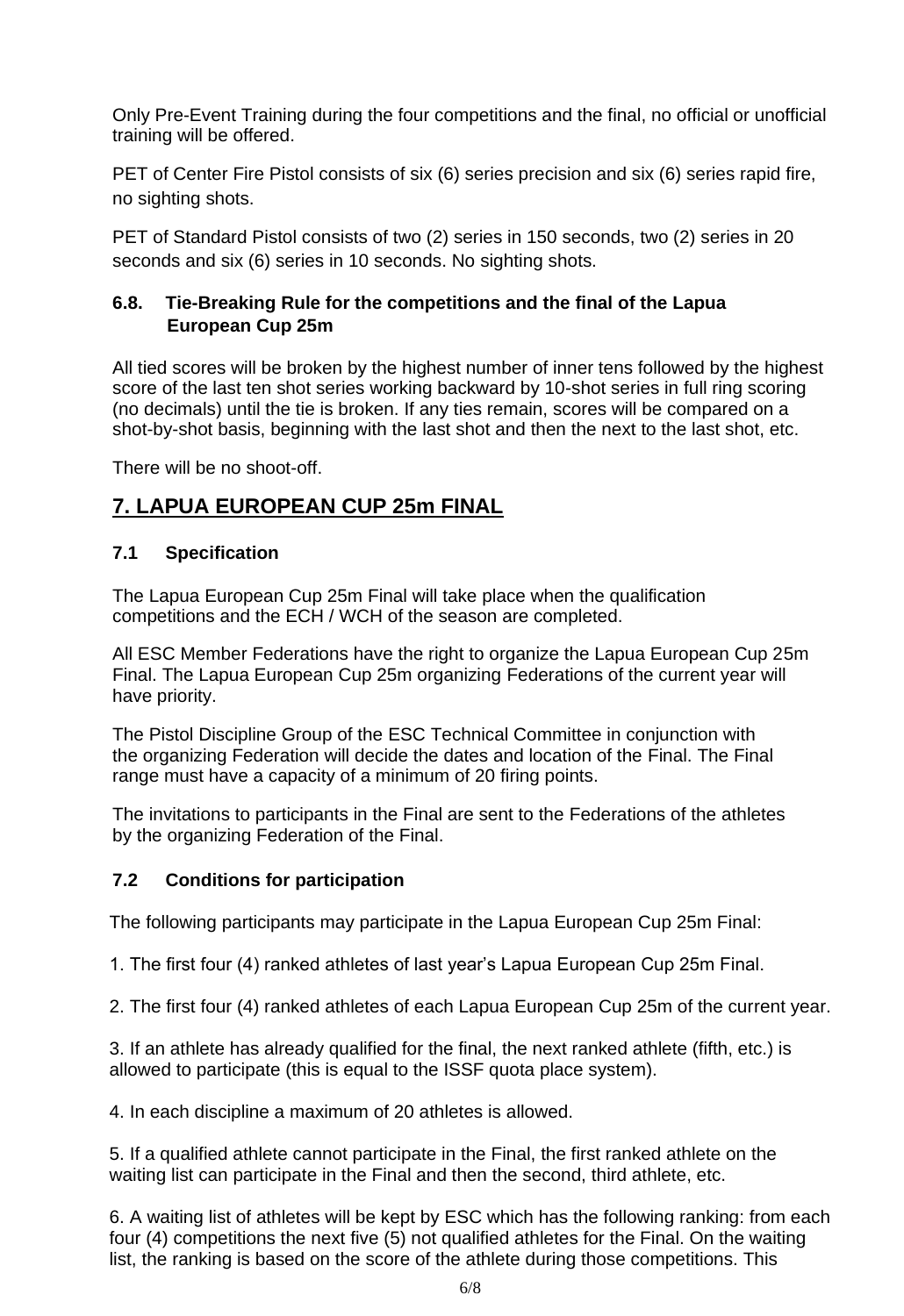means that the athlete with the highest result will be on the first place on the waiting list and so on. The waiting list will be published on the ESC Website.

**7. If after taking into account 1-6 above, there are insufficient athletes to make a final of 20 athletes, then the organizing Federation may invite any athlete to take part in a final whether or not they have taken part in a qualifying round that year although preference should first be given to those athletes who have taken part in that years qualifying rounds.**

#### **7.3 Technical Delegate and Jury Members**

One person (holder of a valid ISSF A or B Judge's License) will have the responsibility as Technical Delegate and Chairperson of the Jury and this person will be designated by the ESC Presidium and will supervise the Final of the Lapua European Cup 25m. The organizing Federation must cover the travel expenses to and from the competition town, hotel accommodation, meals and local transportation.

#### **Competition Jury**

A competition jury composed of the above-mentioned Chairperson and two members will be appointed to supervise the competition.

The two jury members must be nominated by the organizing Federation.

#### **Jury of Appeal**

The Jury of Appeal consists of at least three persons. The Jury of Appeal will be determined by participating nations during the technical meeting.

#### **7.4 Entries**

The entries for the Final are described in point 7.2.

The ESC is responsible for sending the list of qualified athletes for the Final to the organizing Federation.

The organizing Federation is responsible for sending all relevant information and forms (entry forms, information about entry fees, customs formalities, transportation, list of hotels, program and shooting schedule,) to the Federations of the qualified athletes.

**If Finals will not be fully occupied a week before competition, organizer could invite athletes of organizing country to participate. Those athletes should be first those, who has been taken part to current year qualification rounds.**

#### **8. AWARDS AND RESULTS**

#### **8.1 Titles**

The winner will be acclaimed:

Winner of the Lapua European Cup 25m Center Fire Pistol,

Winner of the Lapua European Cup 25m Standard Pistol